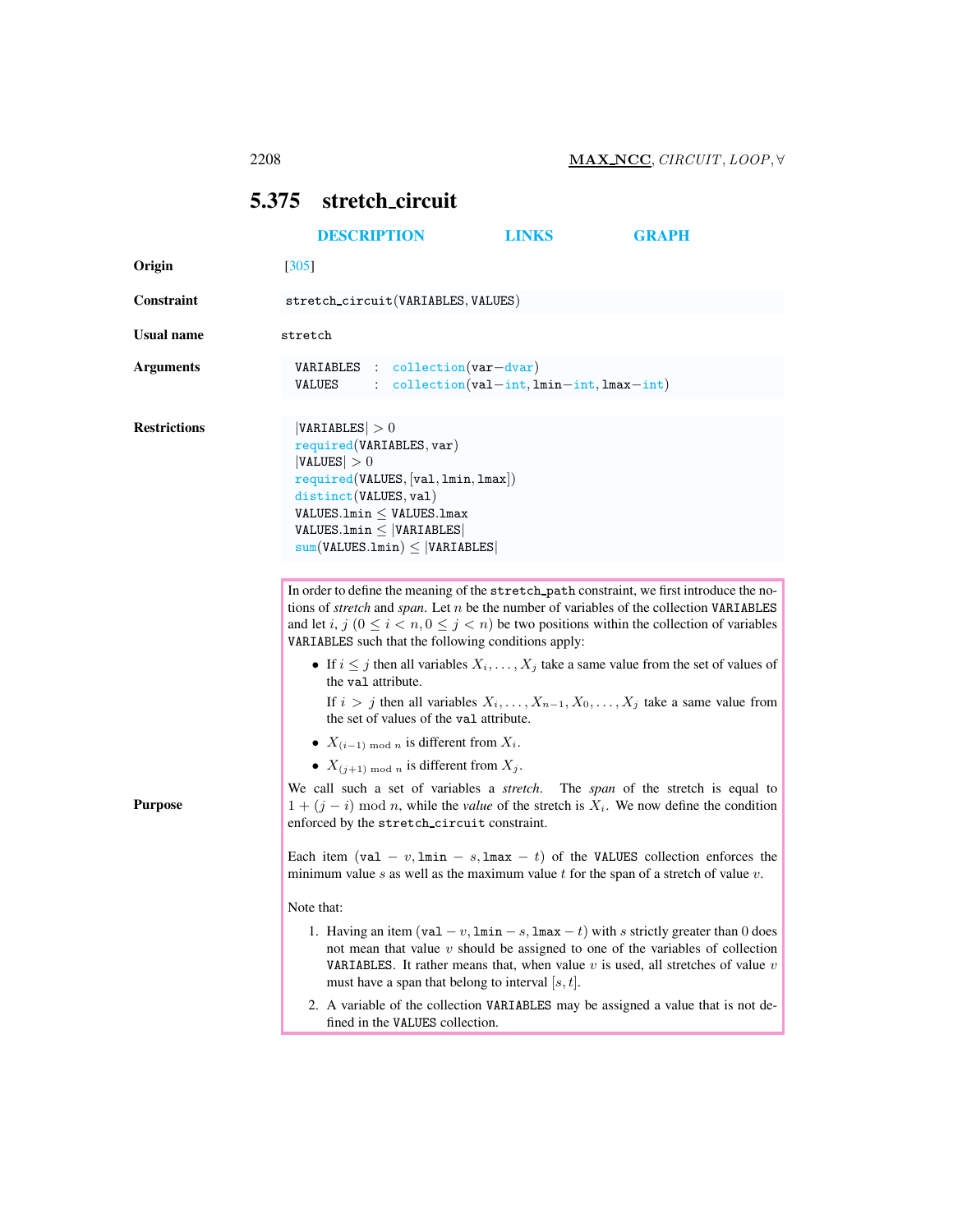## <sup>20030820</sup> 2209

| xample |
|--------|
|--------|

| $\left( \begin{array}{c} \langle 6,6,3,1,1,1,6,6\rangle\,, \\ {\rm val}-1\quad\text{Inin}-2\quad\text{Im}{\tt a}{\tt x}-4, \\ \langle\text{val}-2\quad\text{Inin}-2\quad\text{Im}{\tt a}{\tt x}-3, \\ {\rm val}-3\quad\text{Inin}-1\quad\text{Im}{\tt a}{\tt x}-6, \\ {\rm val}-6\quad\text{Inin}-2\quad\text{Im}{\tt a}{\tt x}-4 \end{array} \right)$ |
|--------------------------------------------------------------------------------------------------------------------------------------------------------------------------------------------------------------------------------------------------------------------------------------------------------------------------------------------------------|
| The stretch circuit constraint holds since the sequence $6\ 6\ 3\ 1\ 1\ 1\ 6\ 6$ contains three                                                                                                                                                                                                                                                        |
| stretches $6666$ , 3, and $111$ respectively verifying the following conditions:                                                                                                                                                                                                                                                                       |
| • The span of the first stretch 6 6 6 6 is located within interval $[2, 4]$ (i.e., the limit                                                                                                                                                                                                                                                           |

within interval  $[2, 4]$  (i.e., the limit associated with value 6).

- The span of the second stretch 3 is located within interval  $[1, 6]$  (i.e., the limit associated with value 3).
- The span of the third stretch  $1 \ 1 \ 1$  is located within interval  $[2, 4]$  (i.e., the limit associated with value 1).

```
|VARIABLES| > 1range(VARIABLES.var) > 1|VARIABLES| > |VALUES||VALUES| > 1VALUES.lmax ≤ |VARIABLES|
```
Symmetries • Items of VARIABLES can be shifted.

- Items of VALUES are permutable.
- All occurrences of two distinct values in VARIABLES.var or VALUES.val can be swapped; all occurrences of a value in VARIABLES.var or VALUES.val can be renamed to any unused value.
- Usage The article  $[305]$ , which originally introduced the stretch constraint, quotes rostering problems as typical examples of use of this constraint.
- Remark We split the origin stretch constraint into the stretch\_circuit and the stretch\_path constraints that respectively use the PATH LOOP and CIRCUIT LOOP arc generators. We also reorganise the parameters: the VALUES collection describes the attributes of each value that can be assigned to the variables of the stretch circuit constraint. Finally we skipped the pattern constraint that tells what values can follow a given value.
- Algorithm A first filtering algorithm was described in the original article of G. Pesant [305]. An algorithm that also generates explanations is given in [360]. The first filtering algorithm achieving arc-consistency is depicted in [208, 209]. This algorithm is based on dynamic programming and handles the fact that some values can be followed by only a given subset of values.
- Reformulation The stretch\_circuit constraint can be reformulated in term of a stretch\_path constraint. Let  $LMAX$  denote the maximum value taken by the  $\text{Lmax}$  attribute within the items of the collection VALUES, let  $n$  be the number of variables of the collection VARIABLES, and let  $\delta = \min(LMAX, n)$ . The first and second arguments of the stretch path constraint are created in the following way: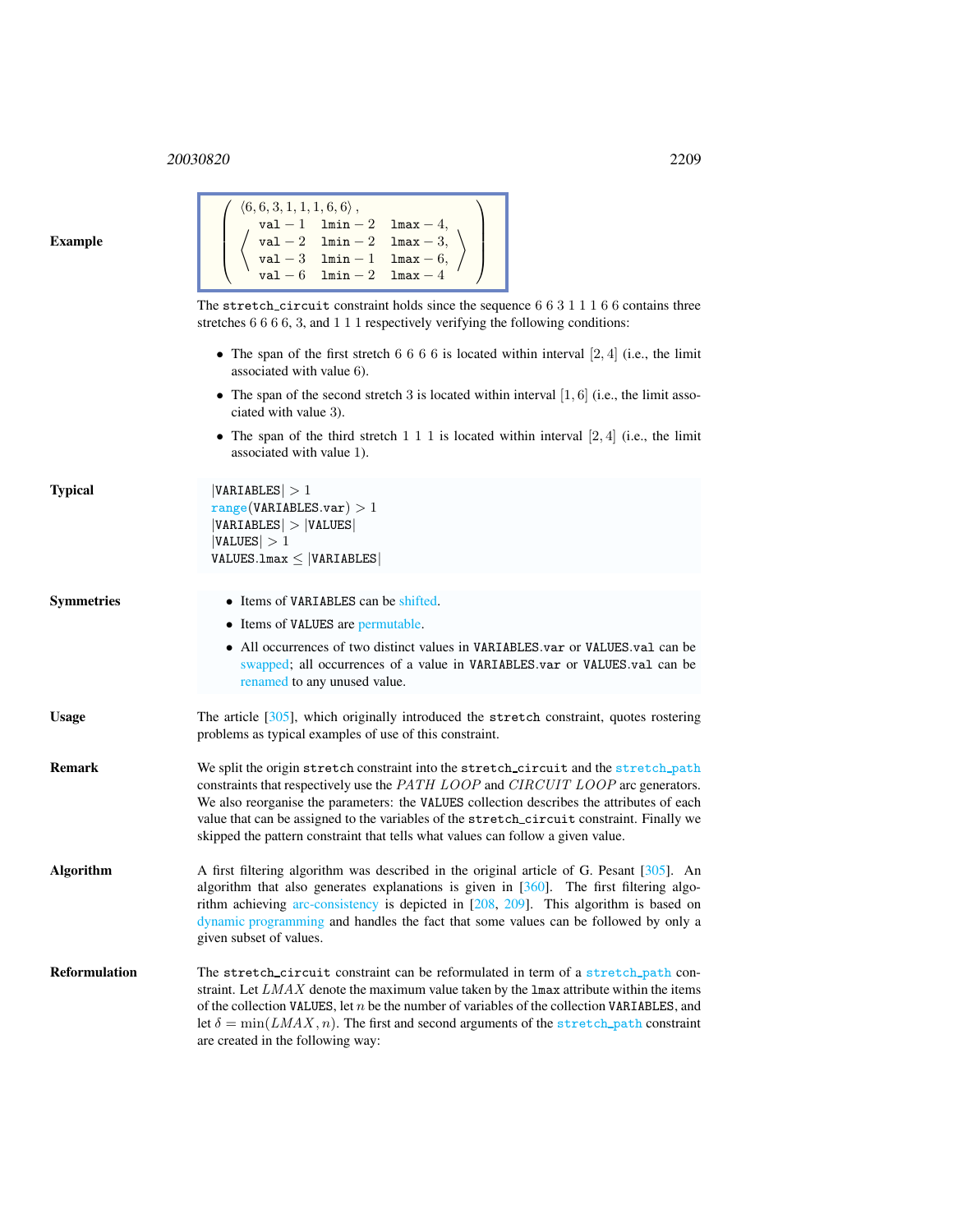|          | • We pass to the stretch path the variables of the collection VARIABLES to which<br>we add the $\delta$ first variables of the collection VARIABLES.                                                                                                                                                                                                                                                                                                                                                                                     |
|----------|------------------------------------------------------------------------------------------------------------------------------------------------------------------------------------------------------------------------------------------------------------------------------------------------------------------------------------------------------------------------------------------------------------------------------------------------------------------------------------------------------------------------------------------|
|          | • We pass to the stretch_path the values of the collection VALUES with the following<br>modification: to each value $v$ for which the corresponding $\text{Lmax}$ attribute is greater<br>than or equal to <i>n</i> we reset its value to $n + \delta$ .                                                                                                                                                                                                                                                                                 |
|          | Even if stretch_path can achieve arc-consistency this reformulation may not achieve<br>arc-consistency since it duplicates variables.                                                                                                                                                                                                                                                                                                                                                                                                    |
|          | Using this reformulation, the example<br>stretch_circuit $(\langle 6,6,3,1,1,1,6,6 \rangle,$<br>$\langle \mathtt{val}-1\ \mathtt{lmin}-2\ \mathtt{lmax}-4,\ \mathtt{val}-2\ \mathtt{lmin}-2\ \mathtt{lmax}-3,$<br>val - 3 lmin - 1 lmax - 6, val - 6 lmin - 2 lmax - 4 $)$<br>of the Example slot is reformulated as:<br>stretch_path $(\langle 6, 6, 3, 1, 1, 1, 6, 6, 6, 6, 3, 1, 1, 1 \rangle,$<br>$\sqrt{val - 1 \ln n - 2 \ln n - 4}$ , $val - 2 \ln n - 2 \ln n - 3$ ,<br>val - 3 lmin - 1 lmax - 6, val - 6 lmin - 2 lmax - 4 $)$ |
|          | In the reformulation $\delta$ was equal to 6, and the VALUES collection was left unchanged since<br>no lmax attribute was equal to the number of variables of the VARIABLES collection (i.e., 8).                                                                                                                                                                                                                                                                                                                                        |
| See also | <b>common keyword:</b> group <i>(timetabling constraint)</i> ,<br>pattern (sliding sequence constraint, timetabling constraint),<br>sliding_distribution (sliding sequence constraint),                                                                                                                                                                                                                                                                                                                                                  |

stretch path *(sliding sequence constraint,timetabling constraint)*.

<span id="page-2-0"></span>Keywords characteristic of a constraint: cyclic. constraint type: timetabling constraint, sliding sequence constraint. filtering: dynamic programming, arc-consistency, duplicated variables.

used in reformulation: stretch path.